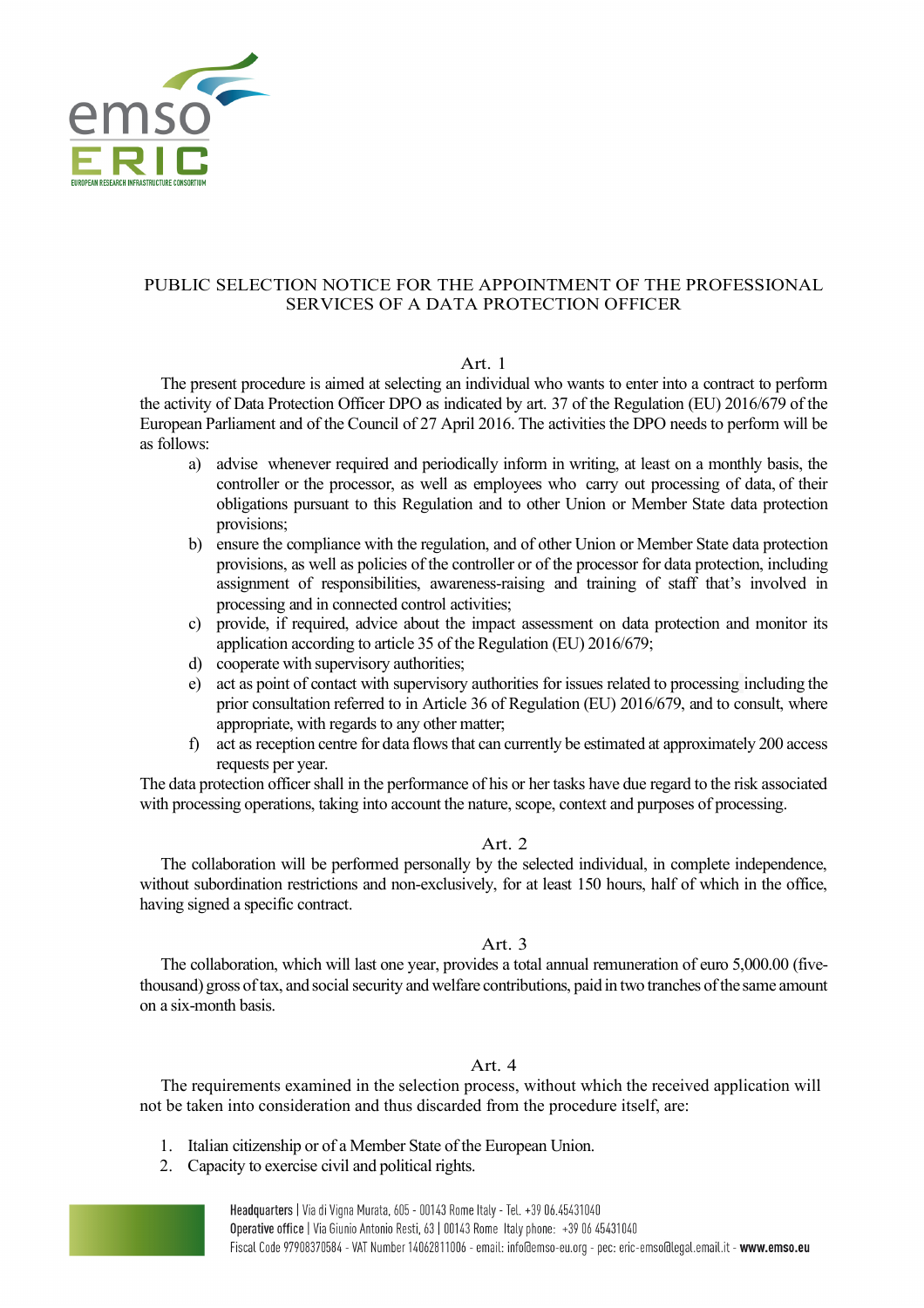

- 3. Not having been convicted of any criminal offences that exclude the right to vote or prevent the practice of the profession.
- 4. Having no conflict of interest with the European Infrastructure EMSO ERIC for having taken on roles, so consultancy services, against the interest of the Infrastructure itself.
- 5. Not having other reasons for incompatibility to perform consultancy services in the interest of the European Infrastructure EMSO ERIC.
- 6. Knowledge of the English language, both spoken and written. This condition represents a prerequisite to perform the work.
- 7. Competence and experience: at least five years of experience in the management of data processing/information security procedures with documentation of the experience.
- 8. At least five years of experience related to the employment as DPO with documentation of the experience.
- 9. Attendance of studies/professional courses and/or training related to the management of data processing.

 Candidates will have to attach to their application a dated and signed copy of their work curriculum indicating their express consent to the processing of personal data according to GDPR 2016/679; all qualifications and documents that can be used for the comparative selection purposes.

#### Art. 5

Candidates must attach to the application the appropriate documentation, originals or copies (reserving the right to demand the originals), which proves the qualifications and the professional experience possessed. In the hypothesis of the deposition of copies of the documents, candidates can produce a sworn statement in lieu of the statutory declaration, according to art. 47 of Presidential Decree 445/2000. The sworn statement in lieu of the statutory declaration must be accompanied by a photocopy, uncertified, of an identity document of the underwriter.

### Art. 6

The application form, printed on plain paper, duly signed and accompanied by a photocopy of the identity document, must be hand delivered to the legal headquarters of EMSO ERIC in Rome, Via di Vigna Murata n. 605, fiscal code 97908370584 and VAT number 14062811006, legally represented by Prof. Juan José Dañobeitia Canales, in his role as Director General or sent via PEC (certified email address) to ericemso@legal.email.it at the latest **by 12.00 of 7 September 2018** (the date and time of the protocol for the hand delivery or the time of receipt of the PEC will be used as proof) – also attaching the curriculum vitae, as well as necessary documentation to prove the qualifications and professional experience possessed or, in alternative the sworn statement made according to art. 47 of Presidential decree 445/2000.

Applicants must expressly declare to accept what is provided by art. 12 of the present notice

EMSO ERIC reserves the right to verify the veracity of produced declarations, as well as requesting the related documentation before signing the collaboration contract.

 The envelope containing the application form must present on the outside the name of the candidate and the object of the selection notice.

In the application form the candidates must also provide the domicile where they want to receive any communication related the selection, as well as a telephone number, date and place of birth, email or PEC (certified email) address, fiscal code and/or VAT number.

 The participation in the present comparative procedure does not give rise to an obligation of signing the contract by the Infrastructure.

 The application to the selection process for this notice means a full acceptance of condition of the notice, of the total awareness of the autonomous nature of the work relationship.